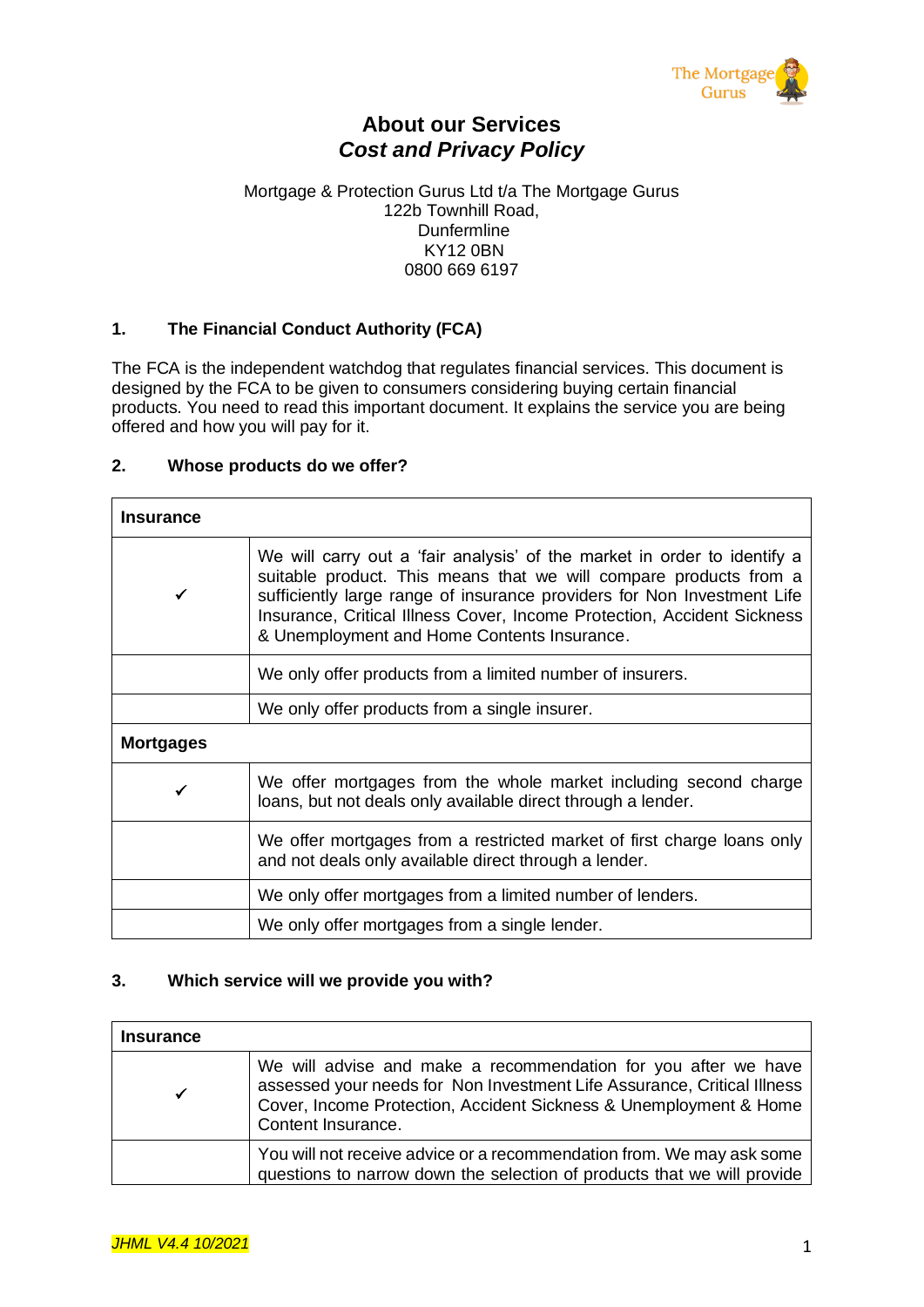

|                  | details on. You will then need to make your own choice about how to<br>proceed.                                                                                                                                                         |
|------------------|-----------------------------------------------------------------------------------------------------------------------------------------------------------------------------------------------------------------------------------------|
| <b>Mortgages</b> |                                                                                                                                                                                                                                         |
| ✔                | We will advise and make a recommendation for you on mortgages after<br>we have assessed your needs.                                                                                                                                     |
|                  | You will not receive advice or a recommendation from us. We may ask<br>some questions to narrow down the selection of mortgages that we will<br>provide details on. You will then need to make your own choice about<br>how to proceed. |

## **4. What will you have to pay us for our services?**

| <b>Insurance</b>  |                                                                                                                                                                                                                                                                                                                                   |  |  |  |  |
|-------------------|-----------------------------------------------------------------------------------------------------------------------------------------------------------------------------------------------------------------------------------------------------------------------------------------------------------------------------------|--|--|--|--|
|                   | A fee.                                                                                                                                                                                                                                                                                                                            |  |  |  |  |
|                   | No fee for arranging your Non Investment Life Assurance, Critical Illness<br>Cover, Income Protection, Accident Sickness & Unemployment & Home<br>Content Insurance. We will be paid commission based on the premium for<br>any policy arranged                                                                                   |  |  |  |  |
| insurance policy. | You will receive a quotation which will tell you about any other fees relating to any particular                                                                                                                                                                                                                                  |  |  |  |  |
| <b>Mortgages</b>  |                                                                                                                                                                                                                                                                                                                                   |  |  |  |  |
|                   | No fee. We will be paid by commission from the lender.                                                                                                                                                                                                                                                                            |  |  |  |  |
|                   | For advising and arranging your Mortgage our company policy is to charge<br>you a fee of £295. Of which, £100 is payable when we obtain an Agreement<br>in Principle (AIP) from a lender on your behalf and the balance of £195 is<br>payable when we receive your formal Mortgage Offer.                                         |  |  |  |  |
|                   | A fee of £295 will be payable upon submission of your application to the<br>lender and a fee of 0.5% of the mortgage loan payable upon completion of<br>your mortgage. For example on a mortgage of £100,000 our fee would be<br>£295 on application plus £500 on completion. We will also be paid<br>commission from the lender. |  |  |  |  |
| $\sqrt{ }$        | the contract of the contract of the contract of the contract of the contract of the contract of the contract of                                                                                                                                                                                                                   |  |  |  |  |

You will receive a mortgage illustration when considering a particular mortgage, which will tell you about any fees relating to it.

# **Refund of fees**

If we charge you a fee, and your mortgage does not go ahead, you will receive:

| A full refund if the lender rejects your application. |  |  |
|-------------------------------------------------------|--|--|
| No refund.                                            |  |  |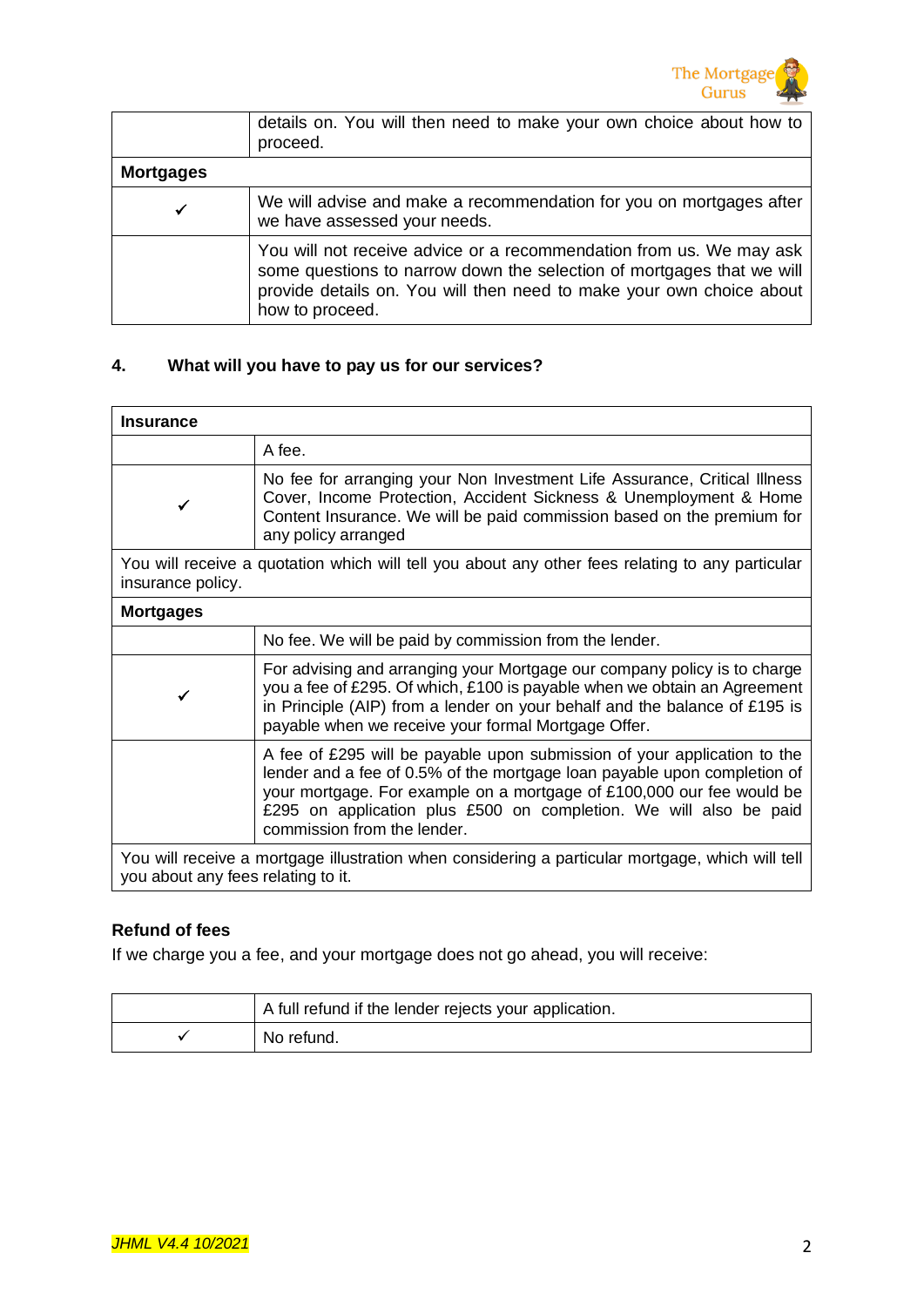

### **5. Who regulates us?**

Mortgage & Protection Gurus Ltd t/a The Mortgage Gurus is an appointed representative of Julian Harris Mortgages Limited, Julian Harris House, Musgrove, Ashford, Kent, TN23 7UN, which is authorised and regulated by the Financial Conduct Authority. Julian Harris Mortgages Limited FCA Register number is 304155. Mortgage & Protection Gurus Ltd t/a The Mortgage Gurus, 122b Townhill Road, Dunfermline. KY12 0BN. Company No. 725795.

Julian Harris Mortgages Limited permitted business is advising on and arranging Mortgages & Non Investment insurance contracts.

You can check this on the FCA's Register by visiting the FCA's website https://register.fca.org or by contacting the FCA on 0800 111 6768.

### **6. What to do if you have a complaint**

If you wish to register a complaint, please contact us:

**In writing:** Write to The Compliance Officer, Julian Harris House, Musgrove, Ashford, Kent TN23 7UN.

### **By phone:** Telephone 01233 661960.

If you cannot settle your complaint with us, you may be entitled to refer it to the Financial Ombudsman Service.

### **7. Are we covered by the Financial Services Compensation Scheme (FSCS)?**

We are covered by the FSCS. You may be entitled to compensation from the scheme if we cannot meet our obligations. This depends on the type of business and the circumstances of the claim.

#### **Insurance**

Insurance advising and arranging is covered for 90% of the claim with no upper limit.

#### **Mortgages**

Mortgage advising and arranging is covered up to a maximum limit of £85,000.

Further information about compensation scheme arrangements is available from the FSCS.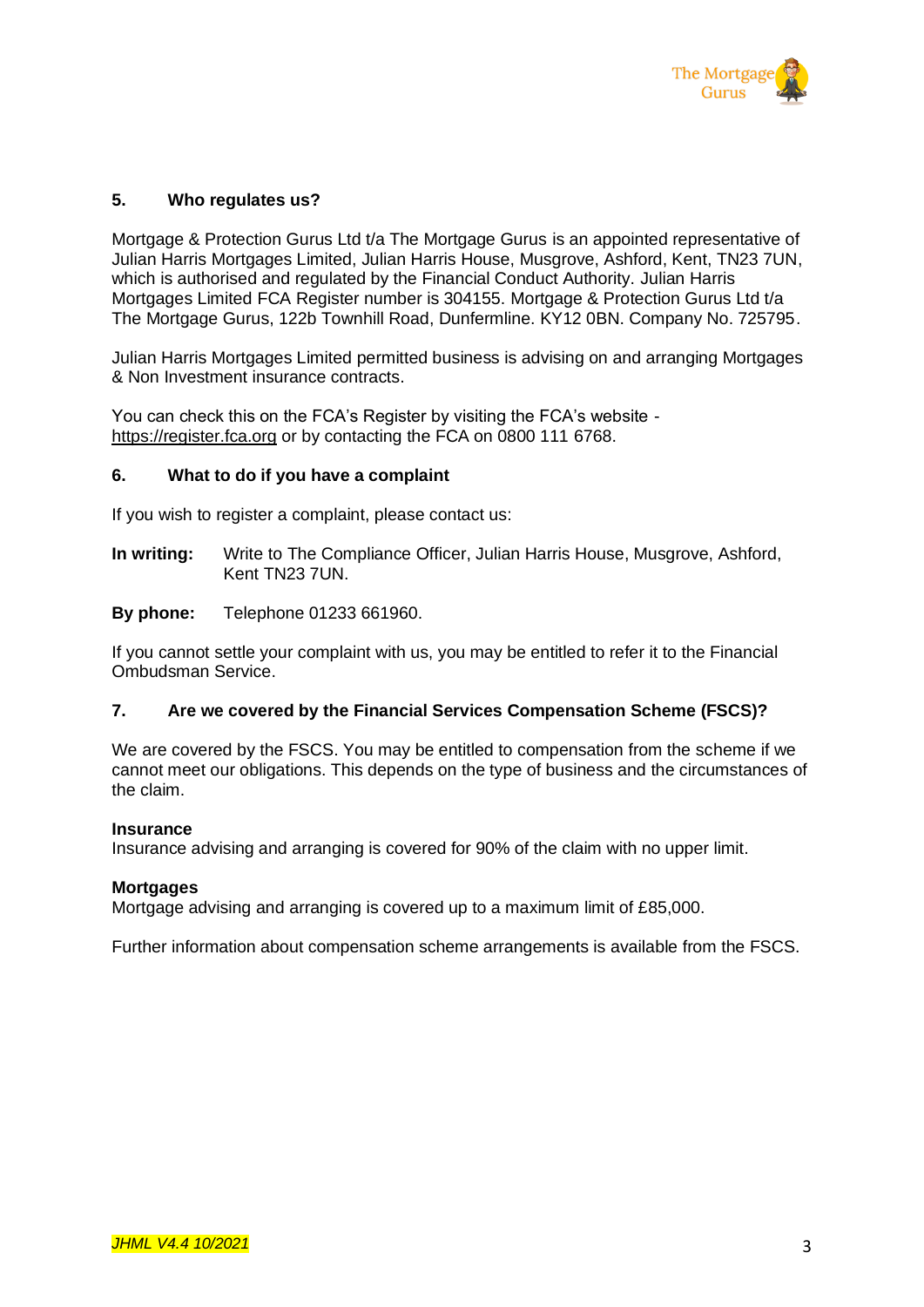

# **Terms of Business**

### **1. Instructions from You**

The Company normally asks You to give written instructions in order to avoid possible disputes. The Company will, however, accept Your oral instructions, provided they are confirmed in writing.

The Company may prior to acting on Your behalf require production of adequate evidence of Your identity/residence. You hereby agree to provide such evidence on request or for us to obtain this via electronic means.

The Company's authority to act on Your behalf may be terminated at any time without penalty and without prejudice to the completion of transactions already initiated, by either party giving immediate notice in writing to that effect to the other. Transactions in progress at the time of termination shall be processed to completion as if the termination had not taken place, unless specifically aborted by you in writing.

### **2. Conflicting Interests**

The Company offers impartial advice but occasions can arise when it, or one of its Advisers/Appointed Representatives or another client, will have some form of interest in business, which the Company is transacting for You. If this happens, or the Company becomes aware that its interests or those of one of its Advisers/Appointed Representatives or other clients, conflict with Your interests, the Company will inform You in writing and will obtain Your consent before carrying out Your instructions.

### **3. Fees & Charges**

Arranging a mortgage or other home finance product for You may involve Arrangement, Booking, and Valuation fees and the payment of commission (Procuration fee) to the Company by the relevant lender/product provider. You should refer to the Mortgage Illustration for details of all costs and charges associated with any recommended mortgage.

We will agree with You how we will be remunerated at the initial meeting. Our scope of services is confirmed in the "about our services" document. All fees and commissions applicable will be disclosed to You in the Suitability Report.

# **4. Client Money**

**THE COMPANY DOES NOT HANDLE CLIENT MONEY OR ASSETS.** The Company never accepts cheques made out to the Company/Advisers/Appointed Representatives (unless it is in settlement of Broker Fees, which have been invoiced) or handles cash. All cheques for premiums or any mortgage/home finance/insurance related payments must be made payable to the product provider/lender/insurer.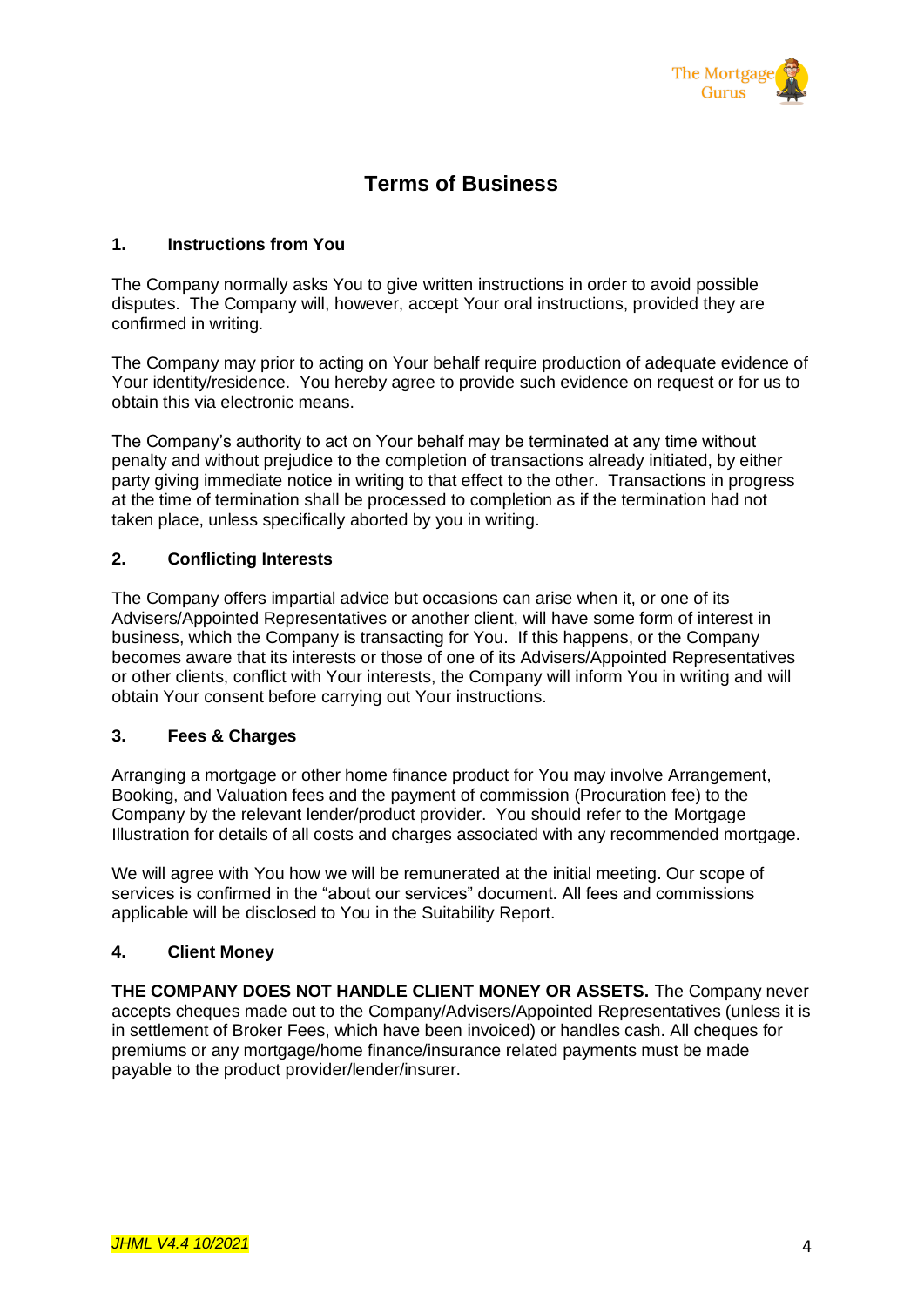

### **5. Documentation and Information**

The Company will forward to You all documents concerning the matters they have arranged for You as soon as practicable after they receive them. Where a number of documents relating to a series of transactions is involved, the Company will normally hold each document until the series is complete, then forward them to You.

The Company may, in appropriate circumstances, place Your mortgage related insurance business through another authorised broker, arrange for You to deal directly with the relevant Insurer, or make special arrangements with a particular Insurer concerning the issue of policies or the handling of claims. In such circumstances, the Company will advise You accordingly.

The Company will also provide You with information relevant to Your mortgage/home finance/insurance needs, covering such items as an explanation of the main repayment methods and the implications of taking out a mortgage. All advice given and recommendations made, including the underlying reasoning will be confirmed to You in a Suitability Report.

It should be noted that it is your duty to report all information that could be considered a material fact in relation to the insurance contract you have proposed. In addition, you should read carefully the policy wording (once received) and familiarise yourself with any further requirements to inform the insurer about a fact that might have an effect on the policy in the future. Failure to disclosure such material facts may render the insurance invalid and will therefore not provide the cover you expect.

### **6. Complaints, Claims and Client Classification**

If You wish to register a complaint or make a claim about the service You have received from the Company, please refer to clauses 6 & 7 of our Initial Disclosure Document supplied:

The Company's Complaints Procedure (copy of which is available on request) is without prejudice to the client's rights to lodge a formal complaint with the Financial Ombudsman Service.

Customers (Clients) to whom these Terms apply are classified under the FCA Rules as "Retail" and "Commercial" customers for General Insurance business. Clients classified as "Commercial" customers will normally have lesser rights to information disclosure, complaints and compensation than those classified as "Retail" customers.

You should note, at all times that, **YOUR HOME MAY BE REPOSSESSED IF YOU DO NOT KEEP UP REPAYMENTS ON YOUR MORTGAGE. BUY TO LET (PURE) AND COMMERCIAL MORTGAGES ARE NOT REGULATED BY THE FCA.**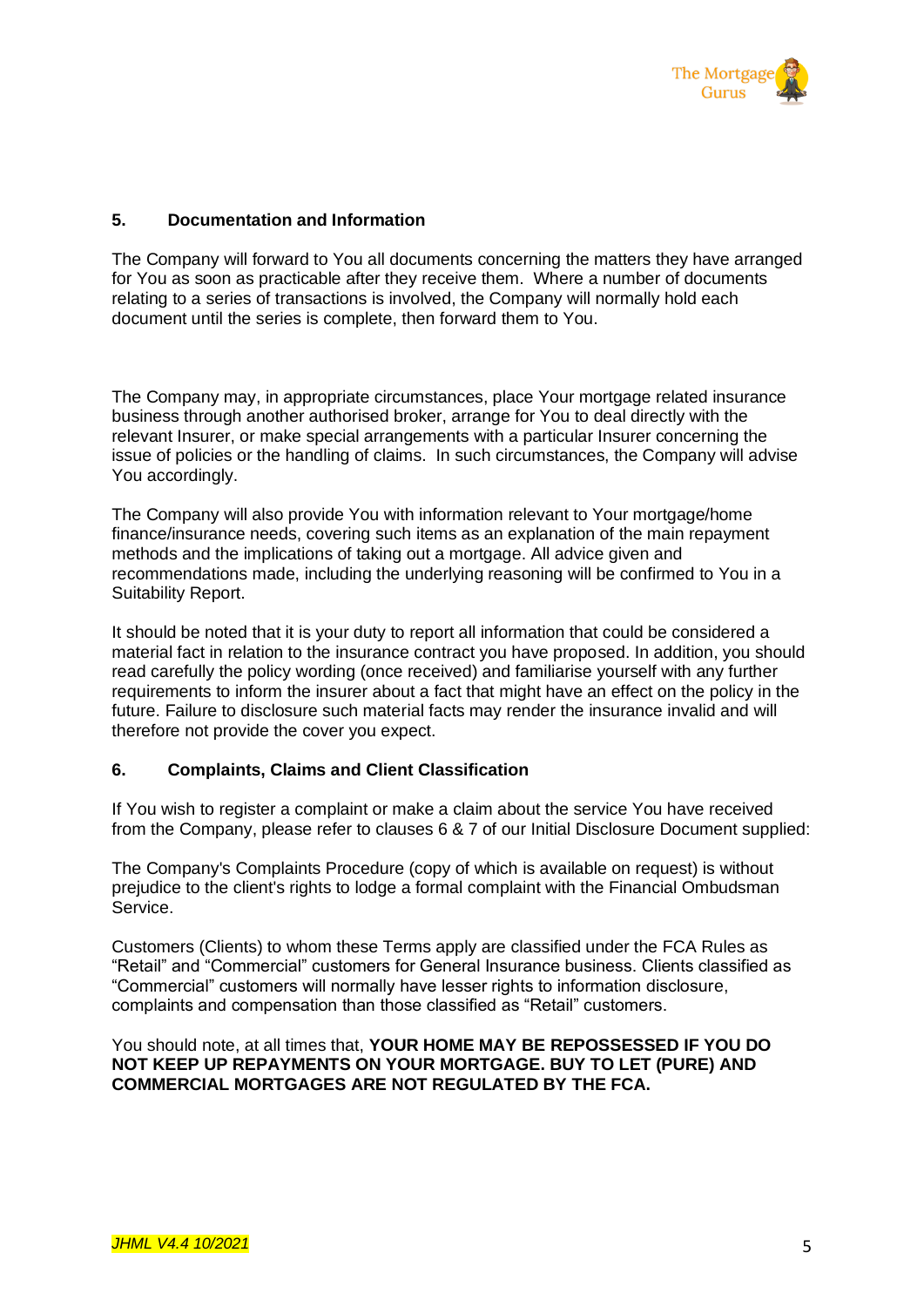

# **Mortgage & Protection Gurus Ltd t/a The Mortgage Gurus Privacy Notice**

### **Your Personal and Sensitive Personal Data – what is it?**

Personal Data relates to a living individual who can be identified from that data; Sensitive Personal Data covers specific information such as health details, origins and opinions. Identification can be by the information alone or in conjunction with any other information in the Data Controller's possession or likely to come into such possession. The processing of Personal Data is governed by the General Data Protection Regulation 2016/679 (the "GDPR") **and the Data Protection Act 2018.**

### **Who are we?**

Mortgage & Protection Gurus Ltd t/a The Mortgage Gurus is the Data Controller ("we", "us"). This means they decide how your Personal Data is processed and for what purposes.

#### **How do we process your Personal Data?**

We comply with our obligations under the GDPR by keeping Personal and Sensitive Data up to date; Sensitive Personal Data covers specific information such as health details, origins and opinions by storing and destroying it securely; by not collecting or retaining excessive amounts of data; by protecting Personal Data from loss, misuse, unauthorised access and disclosure and by ensuring that appropriate technical measures are in place to protect your data.

We use your Personal and Sensitive Data for the following purposes:

- To provide our advice and implementation service in respect of financial products, such as mortgages, life assurance, pensions and investments;
- To keep in contact with our clients about products and services which we believe may be of value to them;

### **What is the legal basis for processing your Personal Data?**

#### *Article 6 Processing*

- $\Box$ Consent of the Data Subject; where we are marketing to the public.
- Processing is necessary for the performance of a contract with the Data Subject or to  $\Box$ take steps to enter into a contract; where we have been engaged to provide financial services.

#### *Article 9 Processing*

 $\Box$ Explicit consent of the Data Subject; where we wish to tell people about events, news, services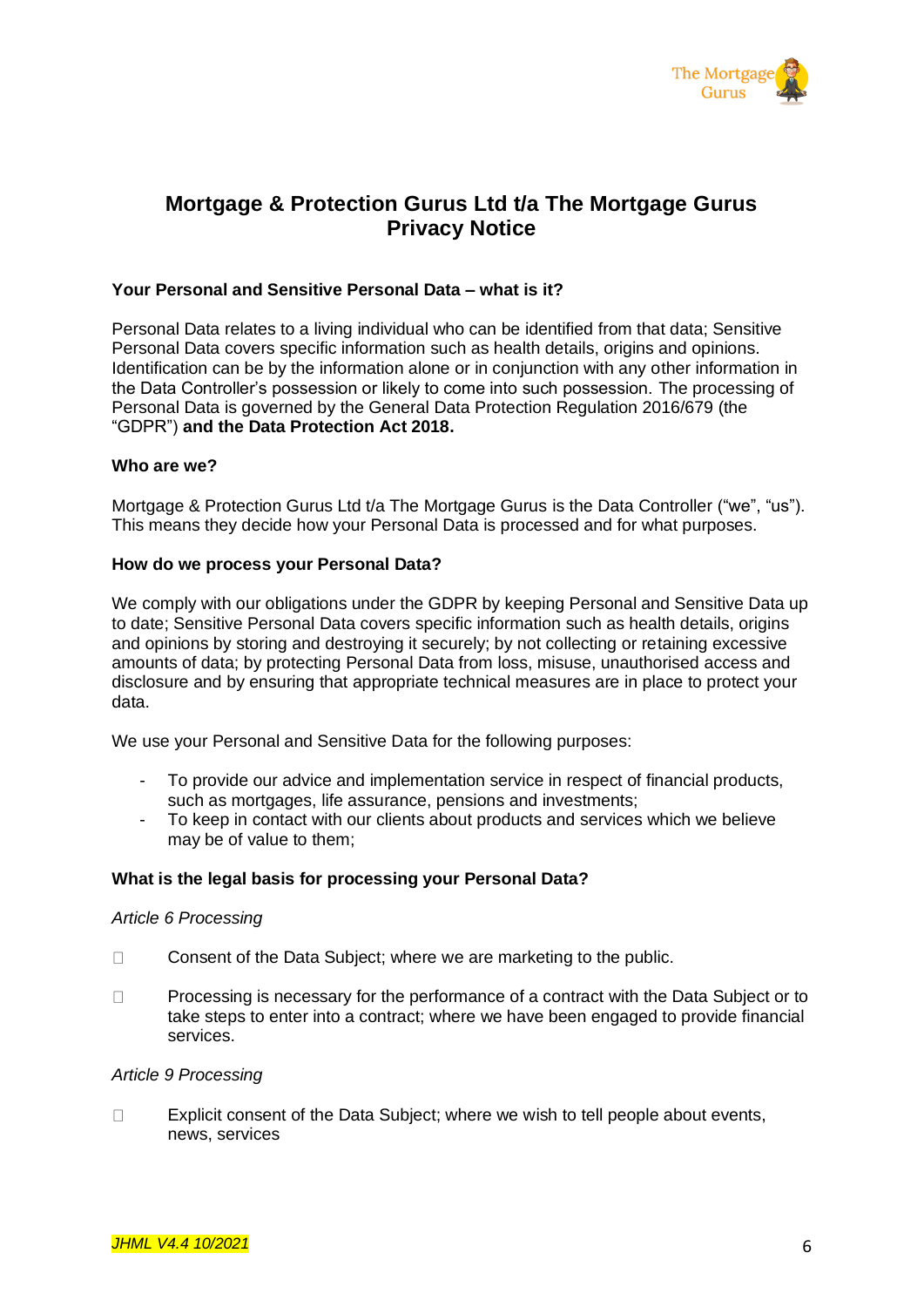

 $\Box$ Processing is necessary for the establishment, exercise or defence of legal claims or where courts are acting in their judicial capacity;

### **Sharing your Personal Data**

Your Personal and Sensitive Data will be treated as strictly confidential and will be shared only with Julian Harris Networks and providers of financial service products, third-party data storage providers and legal or regulatory authorities if obliged to do so.

We keep your Personal and Sensitive Data for no longer than reasonably necessary and we only retain your data for servicing the financial services provided where agreed and in case of any legal claims and for regulatory purposes.

### **Your rights and your Personal Data**

Unless subject to an exemption under the GDPR, you have the following rights with respect to your Personal Data:

- The right to request a copy of your Personal and Sensitive Data which we hold about you;
- The right to request that we correct any Personal or Sensitive Data if it is found to be inaccurate or out of date;
- The right to request your Personal and Sensitive Data is erased where it is no longer necessary for us to retain such data;
- The right to withdraw your consent to the processing at any time;
- The right to request that the Data Controller provide the Data Subject with his/her Personal Data and where possible, to transmit that data directly to another Data Controller;
- The right, where there is a dispute in relation to the accuracy or processing of your Personal Data, to request a restriction is placed on further processing;
- The right to object to the processing of Personal Data;
- The right to lodge a complaint with the Information Commissioners Office.

### **Further processing**

If we wish to use your Personal and Sensitive Data for a new purpose, not covered by this Data Protection Notice, then we will provide you with a new notice explaining this new use prior to commencing the processing and setting out the relevant purposes and processing conditions. Where and whenever necessary, we will seek your prior consent to the new processing.

### **Cybercrime Warning**

Please be aware that there is a significant risk posed by cyber fraud, specifically affecting emails enclosing bank account details. If you receive an email from Mortgage & Protection Gurus Ltd t/a The Mortgage Gurus requesting or providing bank details, please contact your Adviser immediately for clarification. All payment requests should be verbally validated.

### **Contact Details**

Mortgage & Protection Gurus Ltd t/a The Mortgage Gurus 122b Townhill Road, Dunfermline. KY12 0BN 0800 669 6197